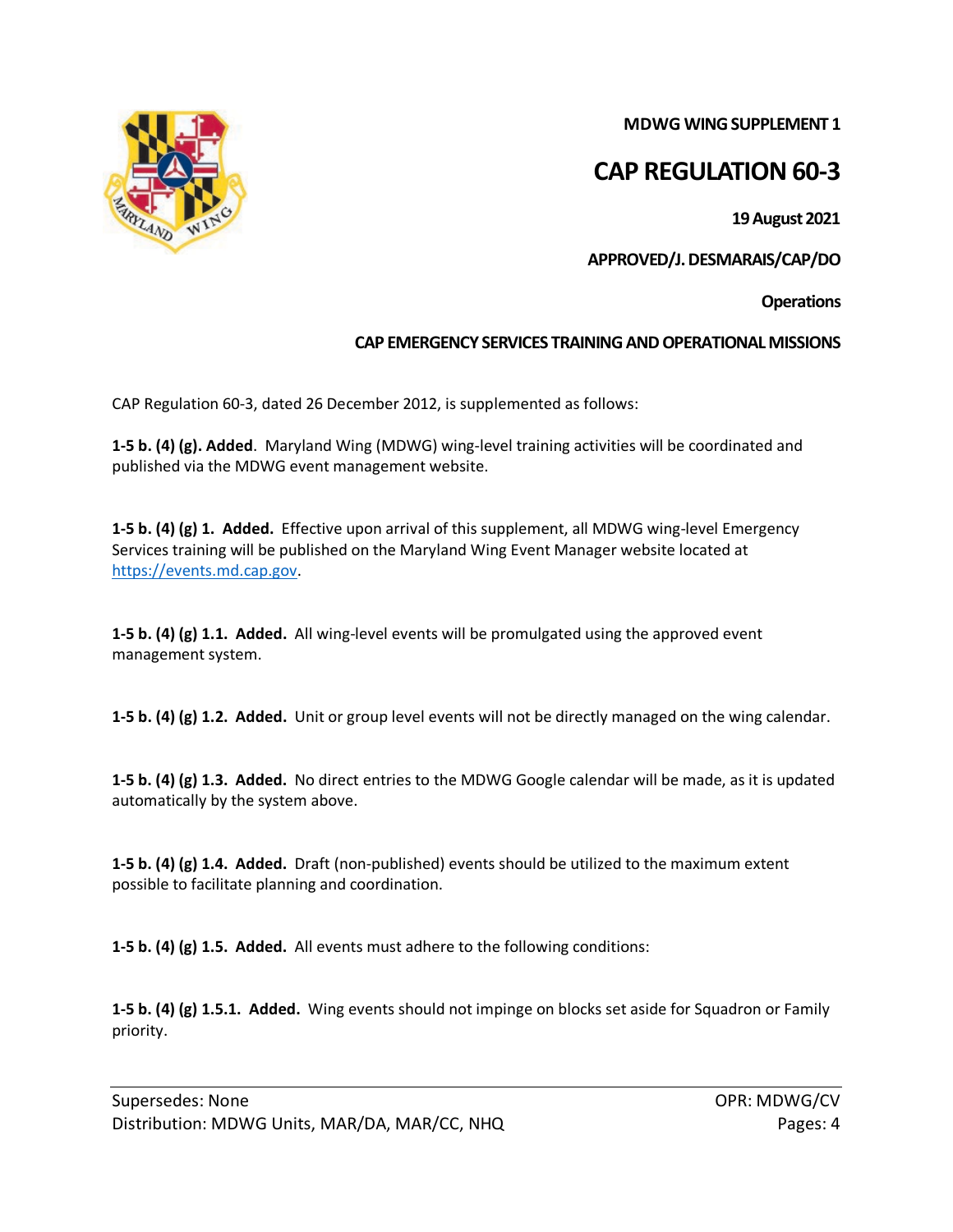**1.5 b. (4) (g) 1.5.2. Added.** Wing events should be deconflicted across directorates, participant groups, and time, to the maximum extent possible.

**1-5 b. (4) (g) 1.5.3. Added**. Only events approved by the MDWG Plans and Program Directorate (MDWG/A5) will be published to the MDWG calendar. **1-5 b. (4) (g) 1.6. Added.** Event owners (designated Point of Contact) shall:

**1-5 b. (4) (g) 1.6.1. Added.** Updated/modify event calendar items under their respective responsibility.

**1-5 b. (4) (g) 1.6.2. Added.** Delegate authority for maintenance of event calendar items appropriately.

**1-5 b. (4) (g) 1.6.3. Added.** Maximize use of event management features, like sign-ups, attendance, and debriefs.

**1-5 b. (4) (g) 1.6.4. Added**. To the maximum extent possible, all event details should be updated in the event management system no later than two (2) weeks prior to the first event activity, which may be:

**1-5 b. (4) (g) 1.6.4.1. Added.** Sign-up deadlines,

**1-5 b. (4) (g) 1.6.4.2. Added.** Fee remission deadlines,

**1-5 b. (4) (g) 1.6.4.3. Added.** Form submission deadlines,

**1-5 b. (4) (g) 1.6.4.4. Added.** Staff preparatory activities, or

**1-5 b. (4) (g) 1.6.4.5. Added.** Event execution.

**1-5 b. (4) (g) 1.7. Added.** Recurring actions:

**1-5 b. (4) (g) 1.7.1. Added.** Annually, no later than 30 June, MDWG Staff shall populate DRAFT events in the calendar for the coming fiscal year.

**1-5 b. (4) (g) 1.7.2. Added.** Annually, no later than 31 July, the MDWG/A5 shall deconflict DRAFT event submissions and finalize the event framework for the coming fiscal year.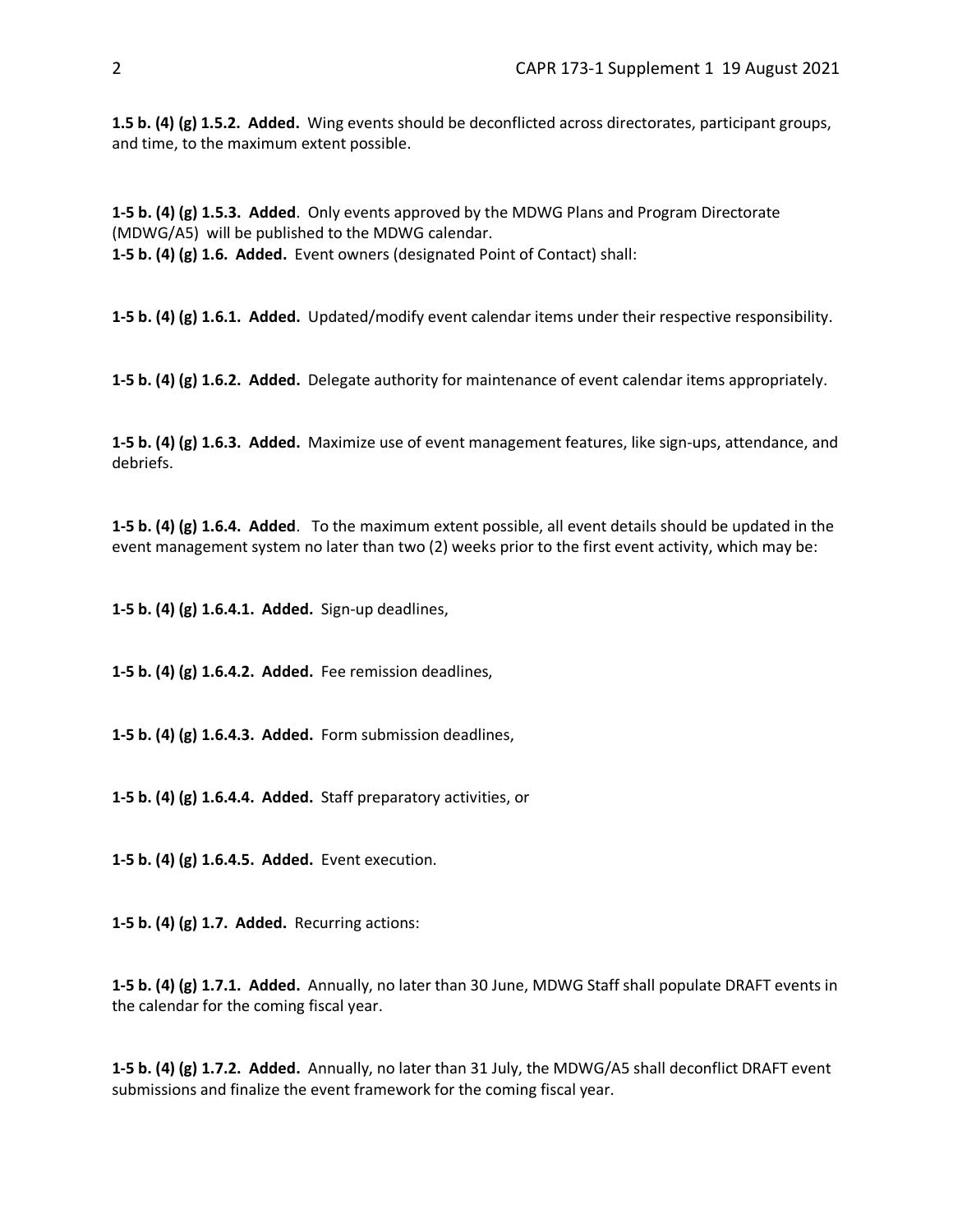**1-5 b. (4) (g) 1.7.3. Added.** Monthly, no later than the first week of the month, the MDWG/A5 shall finalize event publication for the following month.

**1-5 b. (4) (g) 1.7.4. Added.** Monthly, the MDWG/A5 shall review the events for the upcoming quarter and deconflict, as required.

**1-5 b. (4) (g) 2. Added.** Information and training regarding operation and management of sites and events shall be provided.

**1-5 b. (4) (g) 2.1. Added.** The system user guide is located at [https://github.com/cap-md089/evmplus](https://github.com/cap-md089/evmplus-guides/wiki)[guides/wiki.](https://github.com/cap-md089/evmplus-guides/wiki)

**1-5 b. (4) (g) 2.2. Added.** Training shall be conducted periodically.

**1-5 b. (4) (g) 2.3. Added.** Training presentations should be made available for unscheduled viewing.

**1-5 b. (4) (g) 3. Added.** Event manager functionality for units shall be made available to MDWG subordinate units upon request of the unit commander or designated representative. The use of this event management system at the unit level by MDWG units is encouraged and will be managed by the unit.

> WES LAPRE, Colonel, CAP Commander